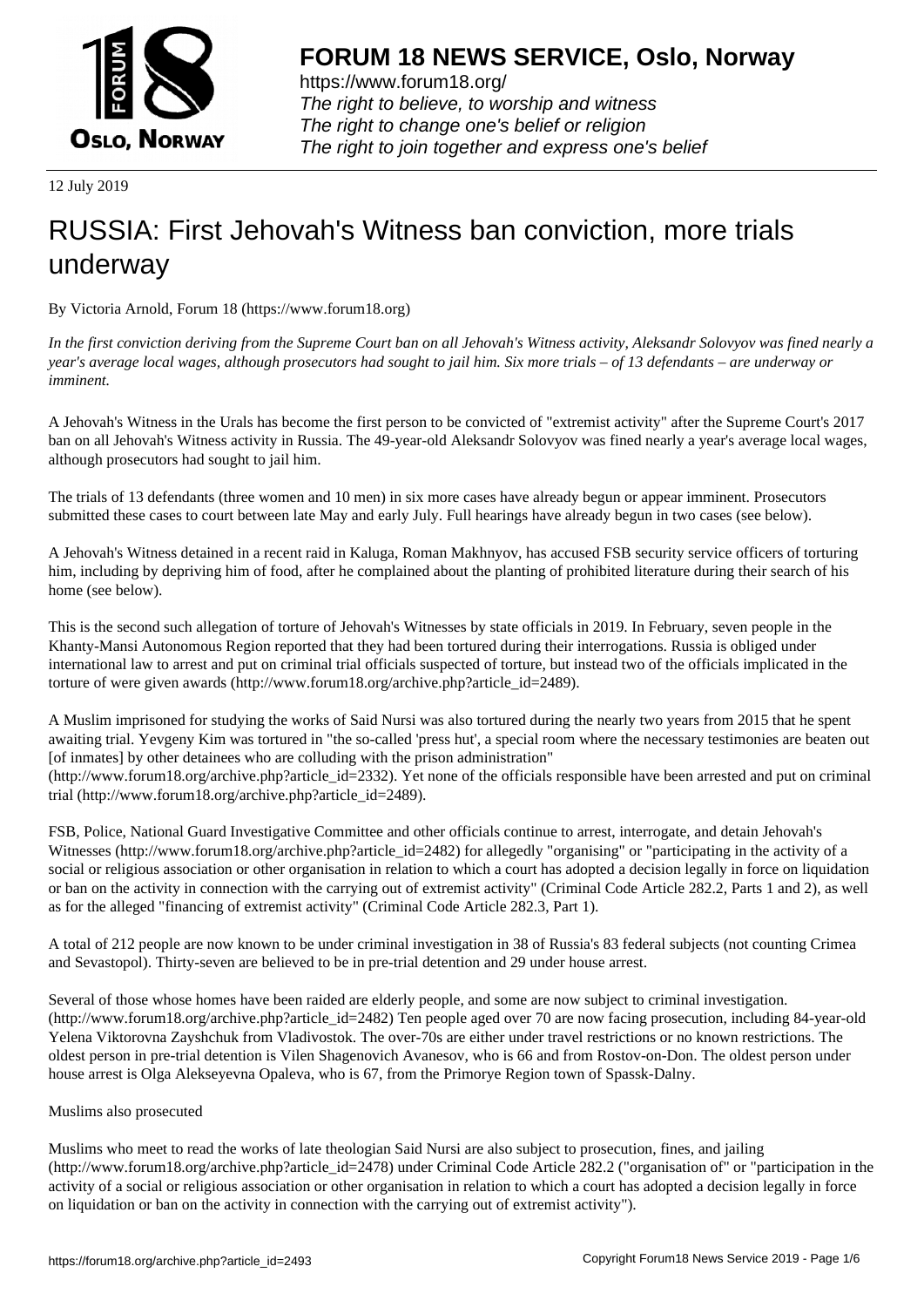Two are known to be serving jail sentences – Artur Abdulgamidovich Kaltuyev, who received a three-year term in November 2017 (http://www.forum18.org/archive.php?article\_id=2339), and Ilgar Vagif-ogly Aliyev, sentenced to eight years in June 2018 (http://www.forum18.org/archive.php?article\_id=2386).

Four more were recently released:

– Sukhrab Abdulgamidovich Kaltuyev and Ziyavdin Badirsoltanovich Dapayev, jailed with Artur Kaltuyev in November 2017 to three and four years respectively (http://www.forum18.org/archive.php?article\_id=2339);

- Komil Olimovich Odilov, who received a two-year term in June 2018 (http://www.forum18.org/archive.php?article\_id=2391);

- and Yevgeny Lvovich Kim, who was given three years and nine months' imprisonment in June 2017 (http://www.forum18.org/archive.php?article\_id=2290).

In what appears to be a first, however, Kim was deprived of his Russian citizenship, leaving him stateless (http://www.forum18.org/archive.php?article\_id=2478). On 10 April 2019 – the day he completed his prison term – a court fined him and ordered him deported to his country of birth, Uzbekistan. He is currently in a detention centre for foreign nationals in Khabarovsk, but is liable to be expelled from the country at any time.

Two more prosecutions of Nursi readers are known to be in progress. Investigators in Krasnoyarsk have resubmitted their case against Denis Vladimirovich Zhukov to the Prosecutor's Office (http://www.forum18.org/archive.php?article\_id=2478) after the regional Investigative Committee carried out more work on the case at the Prosecutors' request. Investigators have now completed this, another Muslim following the case told Forum 18, and issued a fresh indictment on 20 May 2019. It is unknown, however, when the trial may begin.

The FSB security service initially arrested Zhukov on 23 August 2018 (http://www.forum18.org/archive.php?article\_id=2426) on board the Moscow-Krasnoyarsk train, on which he was returning home after a period spent abroad.

The case against Yevgeny Igoryevich Sukharev in Sharypovo (Krasnoyarsk Region) is still undergoing further investigation after the judge returned it to prosecutors after 23 hearings in court. (http://www.forum18.org/archive.php?article\_id=2478)

First conviction from Supreme Court ban

Aleksandr Vasilyevich Solovyov (born 13 February 1970) and his wife Anna had just returned from a trip abroad when FSB officers detained them at Perm-2 railway station (http://www.forum18.org/archive.php?article\_id=2381) on the evening of 22 May 2018, and took them away in separate cars. Investigators searched the Solovyovs' home overnight on 22/23 May 2018. They seized the deeds to the flat, electronic devices, computer drives, their wifi router, photographs, and their collection of Bibles.

Although Anna Solovyova was soon released without charge, Aleksandr was held in a temporary detention centre for two days. Investigators requested that he be placed in pre-trial detention, but on 24 May 2018, Perm's Sverdlovsk District Court ruled that he should instead be put under house arrest.

On 19 November 2018, Solovyov's house arrest was lifted, but he remained under specific restrictions and was not permitted to leave his flat, use the phone or the internet, send or receive post, or speak to anyone else involved in the case.

On 4 July 2019, Judge Denis Shvetsov of Perm's Ordzhonikidze District Court found Solovyov guilty of "participating in the activity of a social or religious association or other organisation in relation to which a court has adopted a decision legally in force on liquidation or ban on the activity in connection with the carrying out of extremist activity" (Criminal Code Article 282.2, Part 2). The Judge fined him 300,000 Roubles. This represents about 11 months' average wages in Perm for those in formal work.

Prosecutors had sought to have Solovyov jailed for three and a half years. Conviction under Criminal Code Article 282.2, Part 2 can carry a prison term (http://www.forum18.org/archive.php?article\_id=2215) of two to six years or a fine of 300,000 to 600,000 Roubles.

On 12 July, Forum 18 tried to contact Regional Deputy Prosecutor Aleksandr Deryshov, who signed the indictment against Solovyov, to ask why the prosecutors had requested a jail term and whether they intended to appeal against the judge's decision to fine him. A spokeswoman in Deryshov's office said that she could not answer questions by telephone.

Forum 18 had already put the same questions in writing to the press service of Perm Regional Prosecutor's Office on 10 July. Forum 18 had received no reply by the end of the Perm working day on 12 July.

Solovyov has consistently denied any guilt and now intends to appeal, Jehovah's Witnesses stated on the day of sentencing.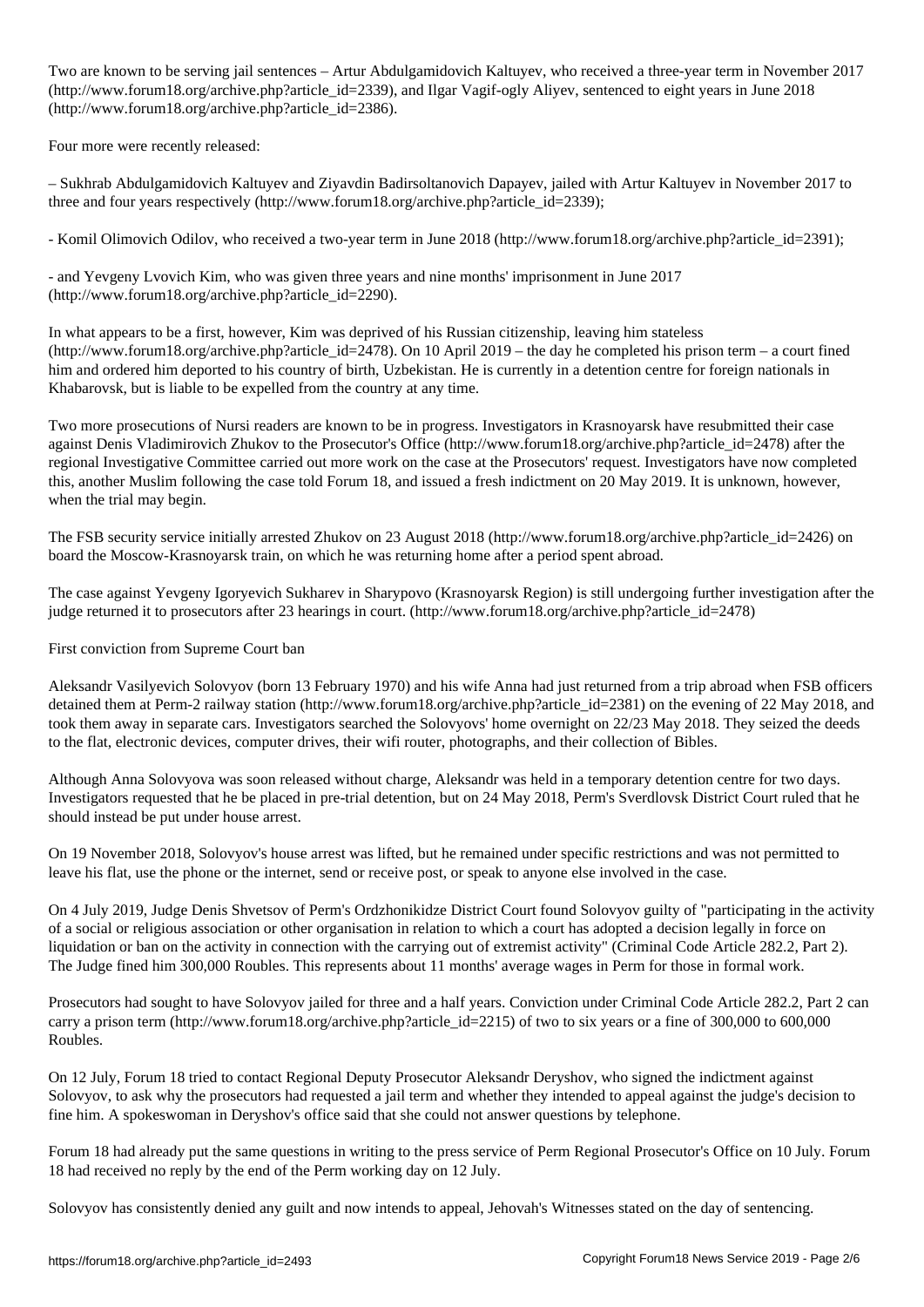Solovyov stood accused of continuing to take part in the Perm Jehovah's Witness community, while "being aware of the ban on the activities of this organisation in Russia", according to a 1 July statement on the district court's website. Solovyov was previously the chair of the community.

This previously registered local religious organisation was outlawed and dissolved alongside 395 others by the Supreme Court's 2017 decision to declare the Jehovah's Witness Administrative Centre and all its subdivisions "extremist" (http://www.forum18.org/archive.php?article\_id=2297), and ban all Jehovah's Witness activity in Russia.

According to the Jehovah's Witnesses, Solovyov was arrested and charged merely for having conversations about the Bible. These were recorded by "a small group of Perm residents, who in the past professed Jehovah's Witness beliefs", and who had received covert recording equipment from the police.

The court press release states that, according to investigators, Solovyov "deliberately conducted propaganda conversations .. using psychological pressure in the form of persuasion, creating a feeling of guilt, in order to continue illegal extremist activities, [and] encouraged [people] to commit extremist actions aimed at promoting the exclusivity and superiority of the religion of Jehovah's Witnesses, the recruitment of new members .. the destruction of the family, marriage, and family relations, and the distancing [of members] from differently-thinking family environments".

"Betrayal has always been and remains the most vile deed," Solovyov remarked in his closing statement to the court on 27 June. "Those whom I trusted treacherously betrayed me. It was very hard to bear .. but let God be the judge of these people."

The telephone went unanswered in Judge Shvetsov's office on 12 July when Forum 18 called to ask why the court had accepted the evidence of informers.

In response to written questions about why the judge had fined Solovyov, Court chair Veronika Dumushkina told Forum 18 on 12 July that judges "are subject only to the Constitution and federal law", and "consider and resolve criminal cases without external influence. Thus, when sentencing, the court does not refer to the opinion of the prosecution". She added that, as of 12 July, the court had received no prosecution appeal.

Solovyov observed that he had been "a believer for 25 years, and during this time, there has never been an accusation of extremist activities against Jehovah's Witnesses here in Perm .. but on 20 April 2017, they were simply named as such by the decision of the Supreme Court. Of course, this led to the illegal persecution of believers. But at all times it only strengthened and united the servants of God."

"Now, when all over Russia there are more and more criminal cases against Jehovah's Witnesses for allegedly extremist activities, more and more people are coming to the conclusion: you can disagree with the Witnesses' faith and consider them strange, but to put them on a par with real extremists .. This is complete nonsense, as the President of Russia put it."

Oryol jailing and fine after local ban

Solovyov's conviction is the first which derives directly from the Supreme Court's nationwide ban (http://www.forum18.org/archive.php?article\_id=2297) on Jehovah's Witness activity.

In February 2019 Dennis Ole Christensen, a Danish citizen, and Sergei Skrynnikov were also found guilty (http://www.forum18.org/archive.php?article\_id=2450) under Criminal Code Article 282.2, Part 1 ("Organisation of the activity of a social or religious association or other organisation in relation to which a court has adopted a decision legally in force on liquidation or ban on the activity in connection with the carrying out of extremist activity"), after the Oryol Jehovah's Witness community was banned as an "extremist organisation" in 2016 (http://www.forum18.org/archive.php?article\_id=2228) by Oryol Regional Court.

Christensen is now serving a six-year prison term (http://www.forum18.org/archive.php?article\_id=2479) (likely to total about three years once his time in pre-trial detention is taken into account), while Skrynnikov was fined 350,000 Roubles. Both men appealed unsuccessfully against their convictions (http://www.forum18.org/archive.php?article\_id=2480).

## 13 more defendants on trial

As of 31 May 2019, 200 Jehovah's Witnesses (aged between 19 and 84) (http://www.forum18.org/archive.php?article\_id=2482) were known to have been charged or named as suspects for "extremism"-related "crimes". Many have been placed on the Federal Financial Monitoring Service (Rosfinmonitoring) "List of Terrorists and Extremists",

(http://www.forum18.org/archive.php?article\_id=2215) whose accounts banks are obliged to freeze, apart from small transactions.

Between late May and early July, prosecutors submitted a further six cases to court for trial, involving a total of 13 defendants (three women and 10 men). Full hearings have already begun in two cases.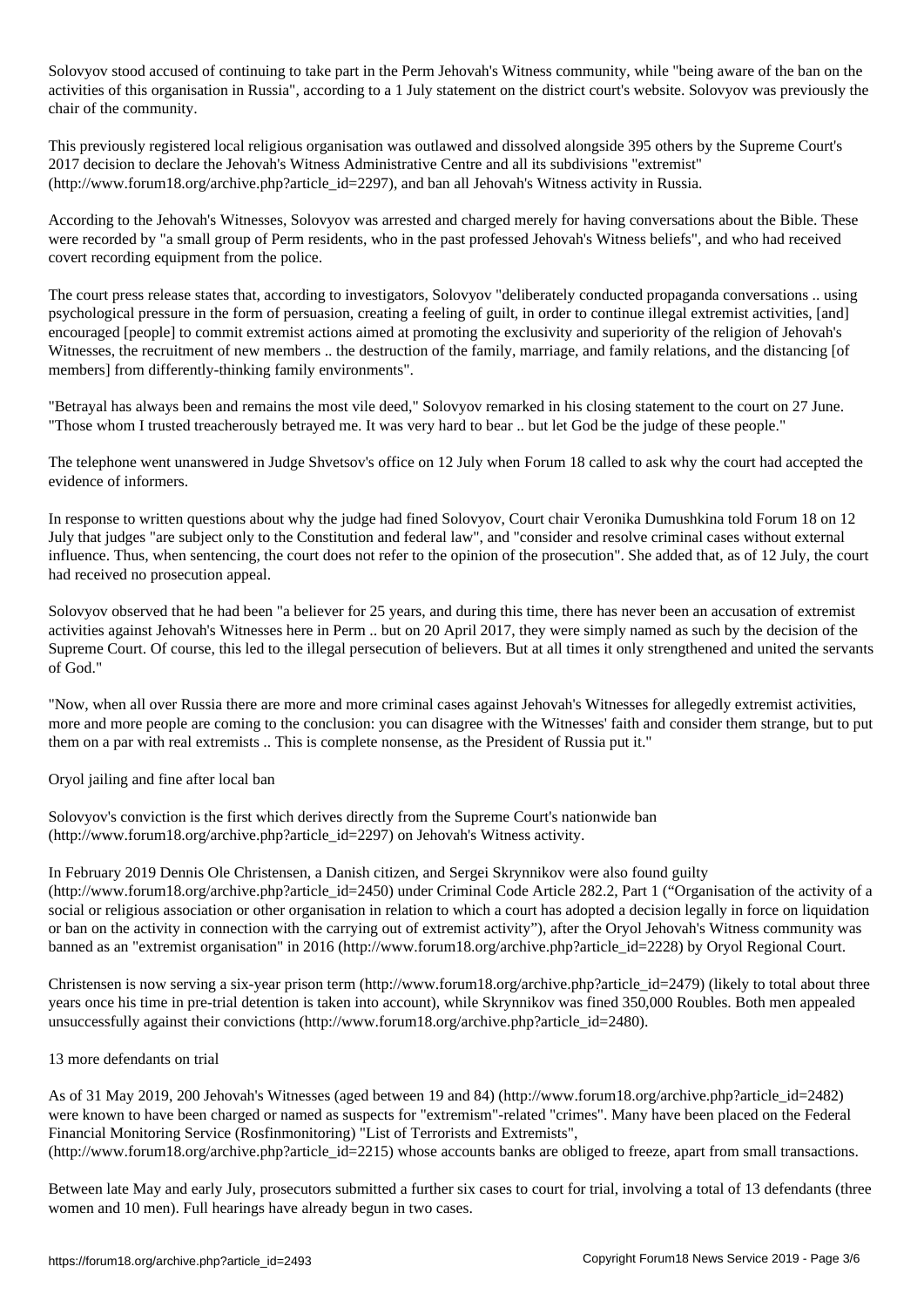It is unknown when any of these proceedings will end; Aleksandr Solovyov's trial lasted just under two months from being lodged to the verdict being issued, and had seven full hearings, while Dennis Christensen made 74 appearances over a full year.

#### Tomsk trial

Sergei Gennadyevich Klimov (born 26 March 1970) – arrested on 3 June 2018, detained since 5 July 2018 (http://www.forum18.org/archive.php?article\_id=2385) in Investigation Prison No. 1, Tomsk; charged under Criminal Code Article 282.2 Part 1; added to Rosfinmonitoring List on 20 June 2019.

Prosecutors lodged his case on 28 May 2019 (http://www.forum18.org/archive.php?article\_id=2482) at October District Court in Tomsk. Four full hearings have taken place before Judge Dmitry Borisov, all of which have been postponed. The next hearing is due to be held on 19 July 2019.

# Vladivostok trial

Dmitry Viktorovich Barmakin (born 30 May 1974) – arrested in Nakhodka on 28 July 2018; detained since 30 July 2018 (http://www.forum18.org/archive.php?article\_id=2412) in Investigation Prison No. 1, Vladivostok; charged under Criminal Code Article 282.2, Part 1; added to Rosfinmonitoring List on 14 February 2019.

Prosecutors lodged his case on 13 June 2019 at Pervorechensk District Court in Vladivostok. He has so far undergone two hearings, on 26 June and 5 July (both postponed). Barmakin is next due to appear before Judge Stanislav Salnikov on 30 August 2019.

# Polyarny, Murmansk Region trial

Roman Nikolayevich Markin (born 18 March 1974) and Viktor Fyodorovich Trofimov (born 26 March 1957) – both arrested on 18 April 2018 and detained no later than 20 April 2018 (http://www.forum18.org/archive.php?article\_id=2381) in Investigation Prison No. 1, Murmansk; put under house arrest on 10 October 2018; released under travel restrictions on 7 February 2019; charged under Criminal Code Article 282.2 Part 1; not on Rosfinmonitoring List.

Prosecutors lodged a single case against both men on 28 May 2019 at Polyarny District Court  $(\text{http://www.forum18.org/architecture.php?article id=2482).}$  Their first full hearing is set to take place on 17 July 2019 before Judge Viktoriya Loginova.

### Penza trial

Vladimir Aleksandrovich Alushkin (born 30 June 1964) – arrested on 15 July 2018 and detained in Investigation Prison No. 1, Penza (http://www.forum18.org/archive.php?article\_id=2412); put under house arrest on 14 January 2019; charged under Criminal Code Article 282.2 Part 1; added to Rosfinmonitoring List on 6 September 2018.

Denis Vladimirovich Timoshin (born 23 March 1980), Andrei Aleksandrovich Magliv (born 20 June 1984), and Vladimir Aleksandrovich Kulyasov (born 17 April 1974) – all arrested on 15 July 2018 and detained for 48 hours; put under house arrest on 17 July 2018 (http://www.forum18.org/archive.php?article\_id=2412); charged under Criminal Code Article 282.2, Part 2; added to Rosfinmonitoring List on 6 September 2018.

Tatyana Sergeyevna Alushkina (born 12 September 1963) and Galiya Anvarovna Olkhova (born 5 February 1970) – neither arrested or detained but criminal case opened on 11 July 2018; both under travel restrictions since at latest 15 April 2019; charged under Criminal Code Article 282.2 Part 2; added to Rosfinmonitoring List on 30 May 2019.

Prosecutors lodged a single case against all six defendants on 1 July 2019 at Penza's Lenin District Court. Their first hearing is scheduled for 23 July 2019.

Nadezhdinsky District, Primorye trial

Grigory Gennadyevich Bubnov (born 4 September 1965) – arrested 16 July 2018 and put under travel restrictions; charged under Criminal Code Article 282.2 Part 1; added to Rosfinmonitoring List on 11 July 2019.

Prosecutors had lodged their case against him at Nadezhdinsky District Court by 31 May 2019 (http://www.forum18.org/archive.php?article\_id=2482), according to a statement on the Primorye Regional Investigative Committee's website. It is unknown when the trial will begin.

Kostroma trial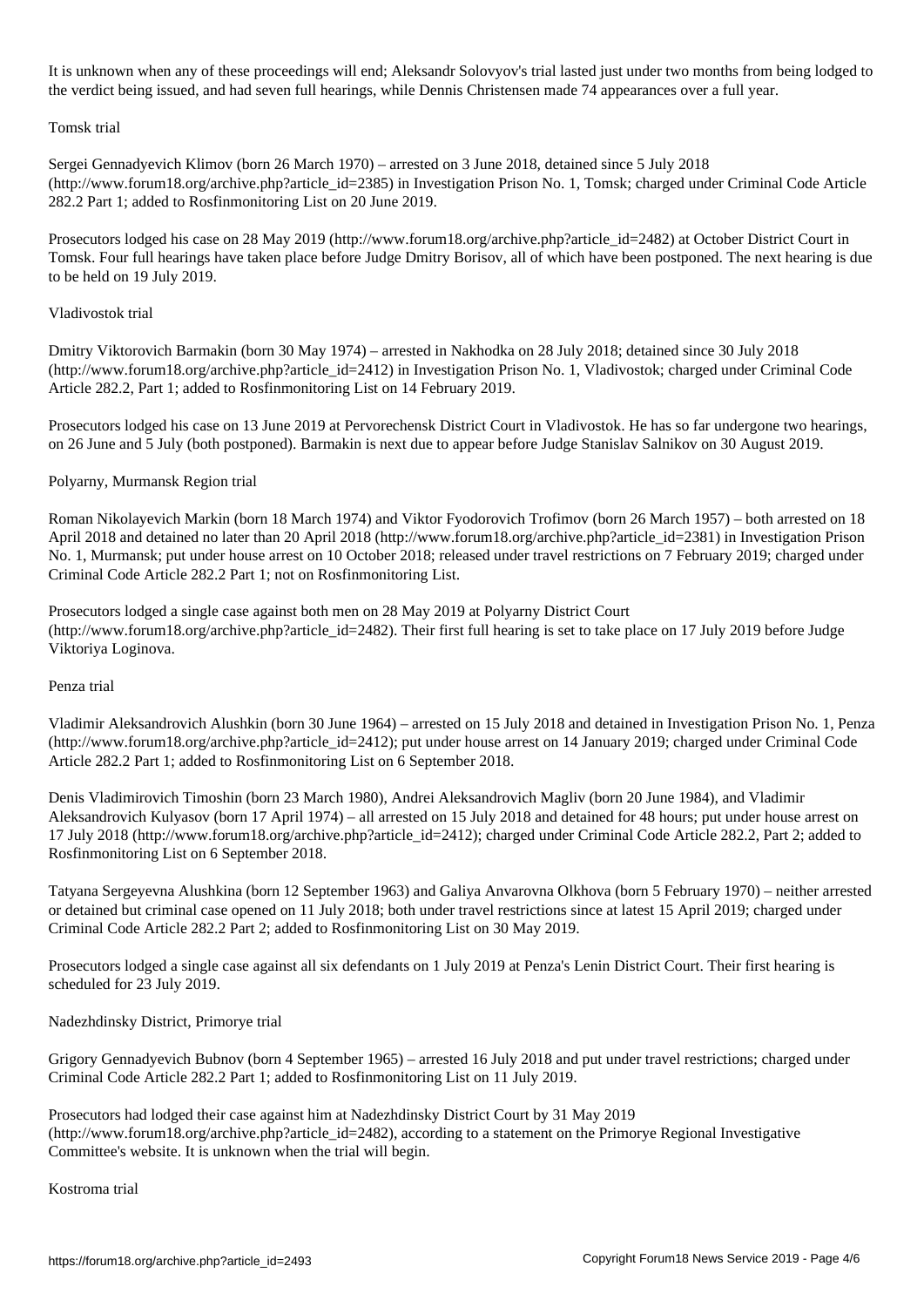$N$  is a control organisation of the 2412 september 2012  $p$  arrest on 21 September 2018; placed on 21 September 2018; placed on 21 September 2018; placed on 21 September 2018; placed on 21 September 2018; placed on 21 Se under specific restrictions on 24 October 2018; put under travel restrictions on 22 January 2019; charged under Criminal Code Article 282.2 Part 1; not on Rosfinmonitoring List.

Valeriya Aleksandrovna Rayman (born 21 May 1993) – arrested on 25 July 2018 and detained for 48 hours; released on 27 July 2018 under specific restrictions (http://www.forum18.org/archive.php?article\_id=2412); put under travel restrictions on 22 January 2019; charged under Criminal Code Article 282.2 Part 2; not on Rosfinmonitoring List.

Prosecutors lodged their case against the couple on 25 June 2019 at Sverdlovsk District Court in Kostroma, and Judge Yekaterina Molodova has been appointed to consider it, according to the court website. It is unknown when the trial will begin.

Handcuffed to a heating pipe, denied food

On 26 June, FSB security service officers arrested Jehovah's Witness Roman Sergeyevich Makhnyov (born 4 February 1976) in a raid on his home in Kaluga. They also made his 15-year-old daughter go outside and stand barefoot in the street while they searched the family's flat.

Makhnyov said that officers subjected him to inhumane treatment while holding him in Kaluga's FSB headquarters.

Makhnyov said that, during their hours-long search of his home, FSB operatives planted items of banned Jehovah's Witness literature, Jehovah's Witnesses stated on 5 July. When Makhnyov objected, they took him to the local FSB building, where they left him standing handcuffed to a heating pipe all night. Over the next two days of interrogation, he did not receive any food. He only ate again on the morning of 29 June.

The FSB raided a total of six homes in Kaluga on 26 June, including that of an 81-year-old woman. As well as Makhnyov, they arrested Dmitry Yevgenyevich Kuzin (born 10 July 1965). Both men are now in pre-trial detention.

Forum 18 wrote to the Kaluga Region FSB on 10 July, asking whether it will investigate its officers' maltreatment of Makhnyov and whether the officers concerned are still working. Forum received no reply by the end of the working day in Kaluga on 12 July.

Forum 18 also contacted the Kaluga Region Prosecutor's Office, the Kaluga Region Ombudsman for Human Rights, and the Federal Ombudsperson for Human Rights in Moscow, asking whether they had received any report of Makhnyov's maltreatment, whether there would be any investigation and criminal proceedings against the FSB officers involved, and whether, to their knowledge, these officers were still active.

The press service of Kaluga Region Prosecutor's Office responded on 10 July and directed Forum 18 to send its questions to another address. Forum 18 did so the same day, but no reply has been received. Neither human rights ombudsperson has responded as of 12 July. (END)

Full reports on freedom of thought, conscience and belief in Russia (http://www.forum18.org/archive.php?query=&religion=all&country=10)

For more background see Forum 18's survey of the general state of freedom of religion and belief in Russia (http://www.forum18.org/archive.php?article\_id=2246), as well as Forum 18's survey of the dramatic decline in this freedom related to Russia's Extremism Law (http://www.forum18.org/archive.php?article\_id=2215).

A personal commentary by Alexander Verkhovsky, Director of the SOVA Center for Information and Analysis http://www.sova-center.ru, about the systemic problems of Russian anti-extremism legislation (http://www.forum18.org/archive.php?article\_id=1468)

Forum 18's compilation of Organisation for Security and Co-operation in Europe (OSCE) freedom of religion or belief commitments (http://www.forum18.org/archive.php?article\_id=1351)

Follow us on Twitter @Forum\_18 (http://twitter.com/forum\_18)

Follow us on Facebook @Forum18NewsService (http://www.facebook.com/Forum18NewsService)

All Forum 18 text may be referred to, quoted from, or republished in full, if Forum 18 is credited as the source.

All photographs that are not Forum 18's copyright are attributed to the copyright owner. If you reuse any photographs from Forum 18's website, you must seek permission for any reuse from the copyright owner or abide by the copyright terms the copyright owner